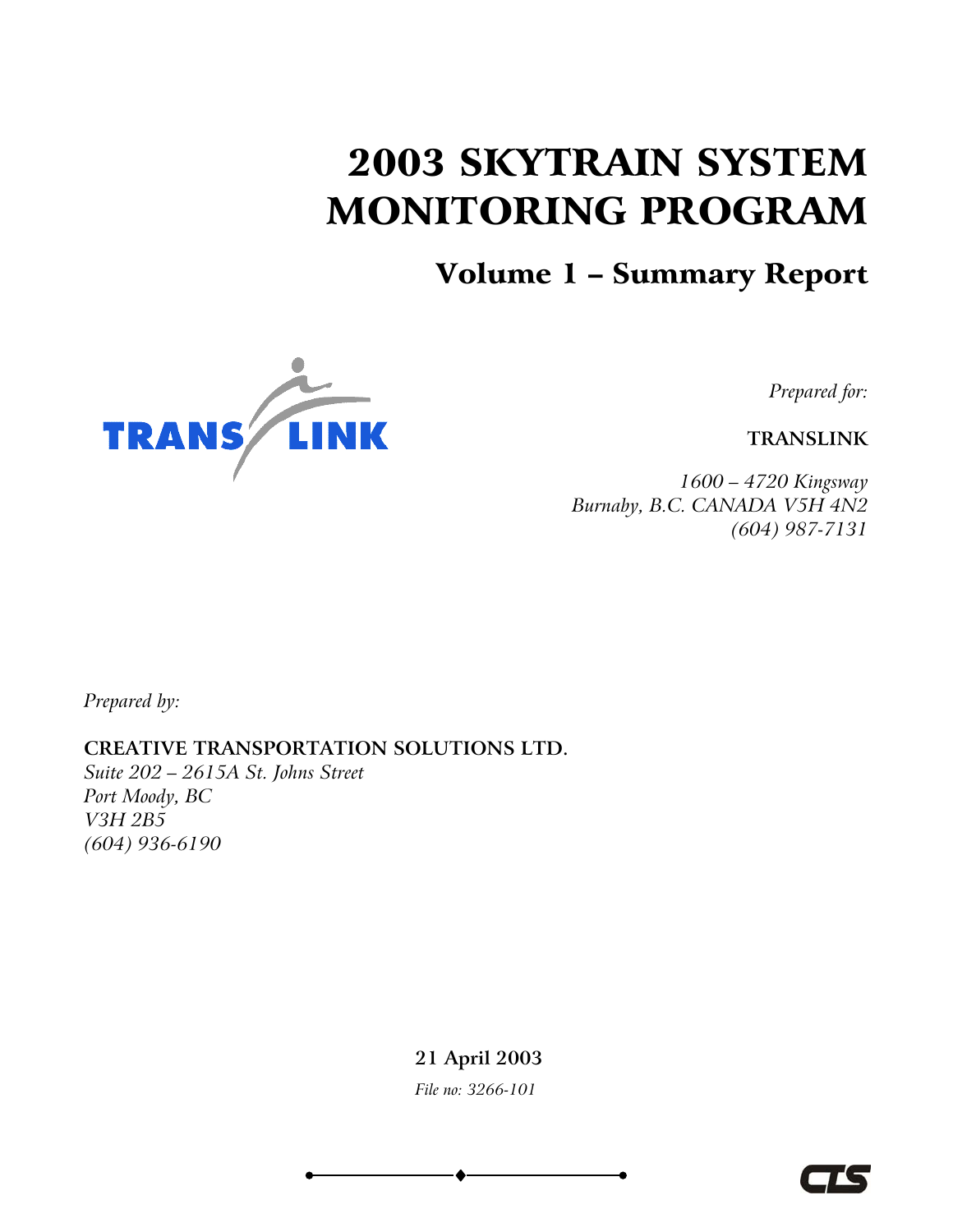

# TABLE OF CONTENTS

| 1.1 |  |  |  |
|-----|--|--|--|
| 1.2 |  |  |  |
| 1.3 |  |  |  |
| 1.4 |  |  |  |
|     |  |  |  |
|     |  |  |  |
| 2.1 |  |  |  |
| 2.2 |  |  |  |
| 2.3 |  |  |  |

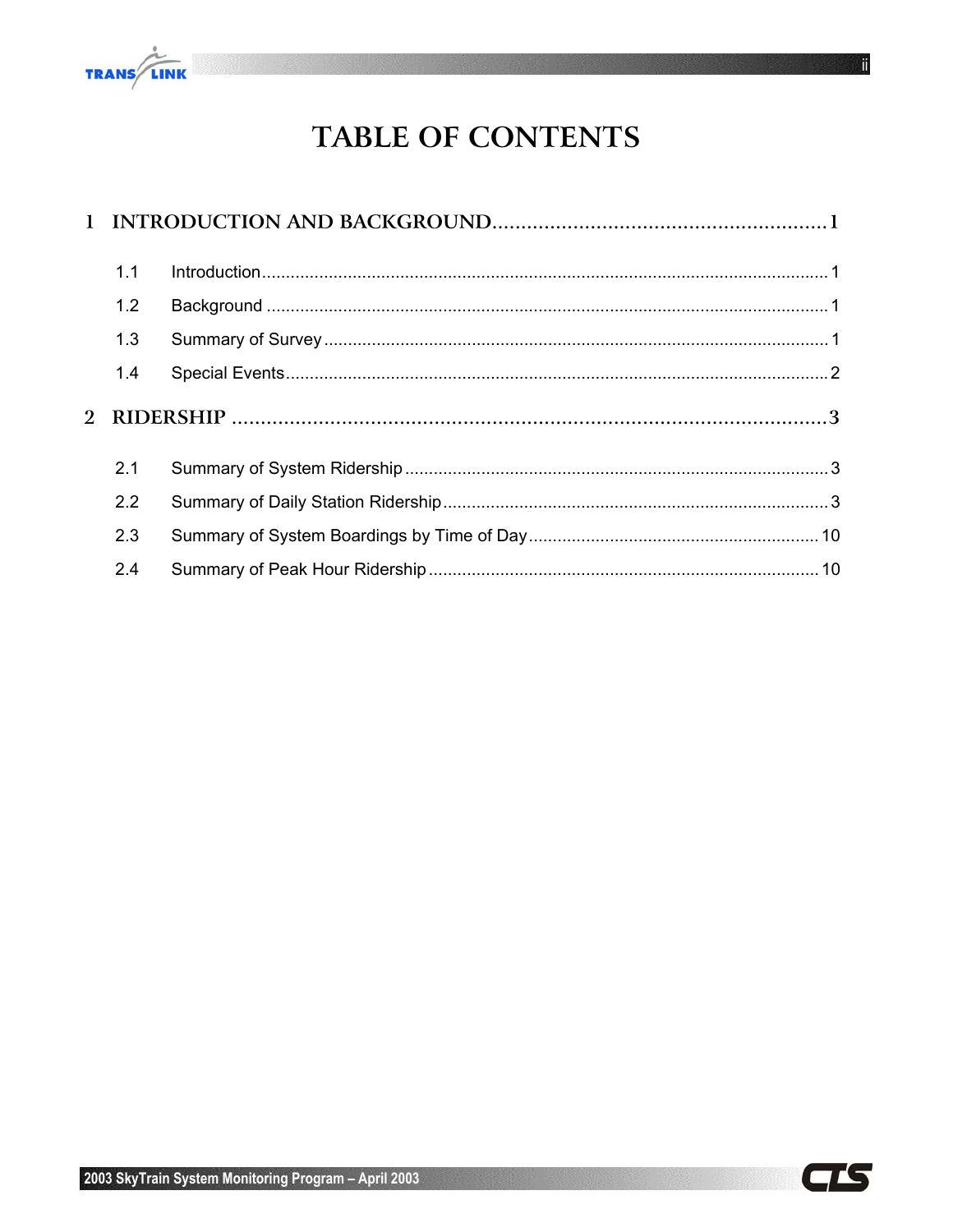

# **LIST OF TABLE**

| TABLE |  |
|-------|--|
|       |  |

### **LIST OF FIGURES**

| <b>FIGURE 1</b>                                          |
|----------------------------------------------------------|
| <b>FIGURE 2</b>                                          |
| <b>FIGURE 3</b>                                          |
| <b>FIGURE 4</b>                                          |
| <b>FIGURE 5</b>                                          |
| FIGURE 6                                                 |
| <b>FIGURE 7</b>                                          |
| <b>FIGURE 8</b><br>AVERAGE BOARDINGS BY SKYTRAIN STATION |
| <b>FIGURE 9</b><br>AVERAGE STATION BOARDINGS BY RANKING  |
| FIGURE 10<br>AVERAGE BOARDINGS BY SKYTRAIN STATION       |
| FIGURE 11<br>AVERAGE STATION BOARDINGS BY RANKING        |
| FIGURE 12                                                |



iii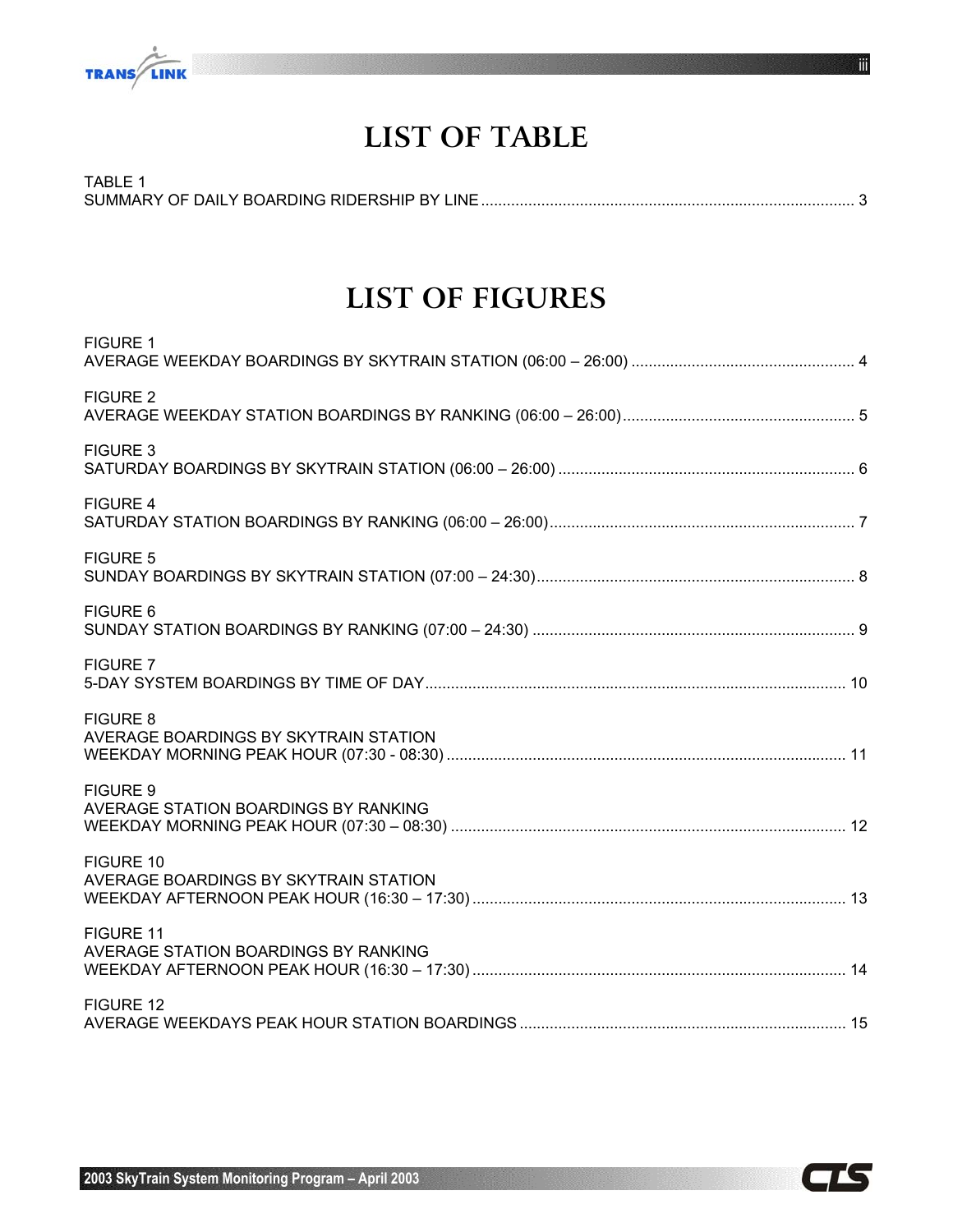

1

### 1 INTRODUCTION AND BACKGROUND

#### **1.1 Introduction**

**TRANS** 

Creative Transportation Solutions Ltd. (CTS) was retained by TransLink on Monday, 13 January 2003 to undertake the 2003 SkyTrain System Monitoring Program. The main objectives of the study were to record all customers entering and exiting all Expo and Millennium Line stations and to report station usage according to agreed format(s). The final report consists of the following two volumes:

#### **VOLUME 1** *Summary Report* **VOLUME 2** *Technical Appendices*

Volume 1 summarizes the global results of the 2003 SkyTrain System Monitoring Program and Volume 2 documents the detailed data collected at all 31 stations.

#### **1.2 Background**

Translink initiated a system-monitoring program (SMP) of the entire SkyTrain system to assess station usage and overall ridership. The goal of the SMP was to collect, analyze and report station usage. Findings of the SMP will be used as base data for a number of current and future planning processes. In addition, monitoring will be done to establish a system performance baseline from which future performance reviews can be based upon for performance trend analysis.

#### **1.3 Summary of Survey**

Each Skytrain station was surveyed for five (5) full days (Tuesday, Wednesday, Friday, Saturday and Sunday) from 6 am to the end of service each day. The surveys commenced on 28 January 2003 and were completed by 23 February 2003.

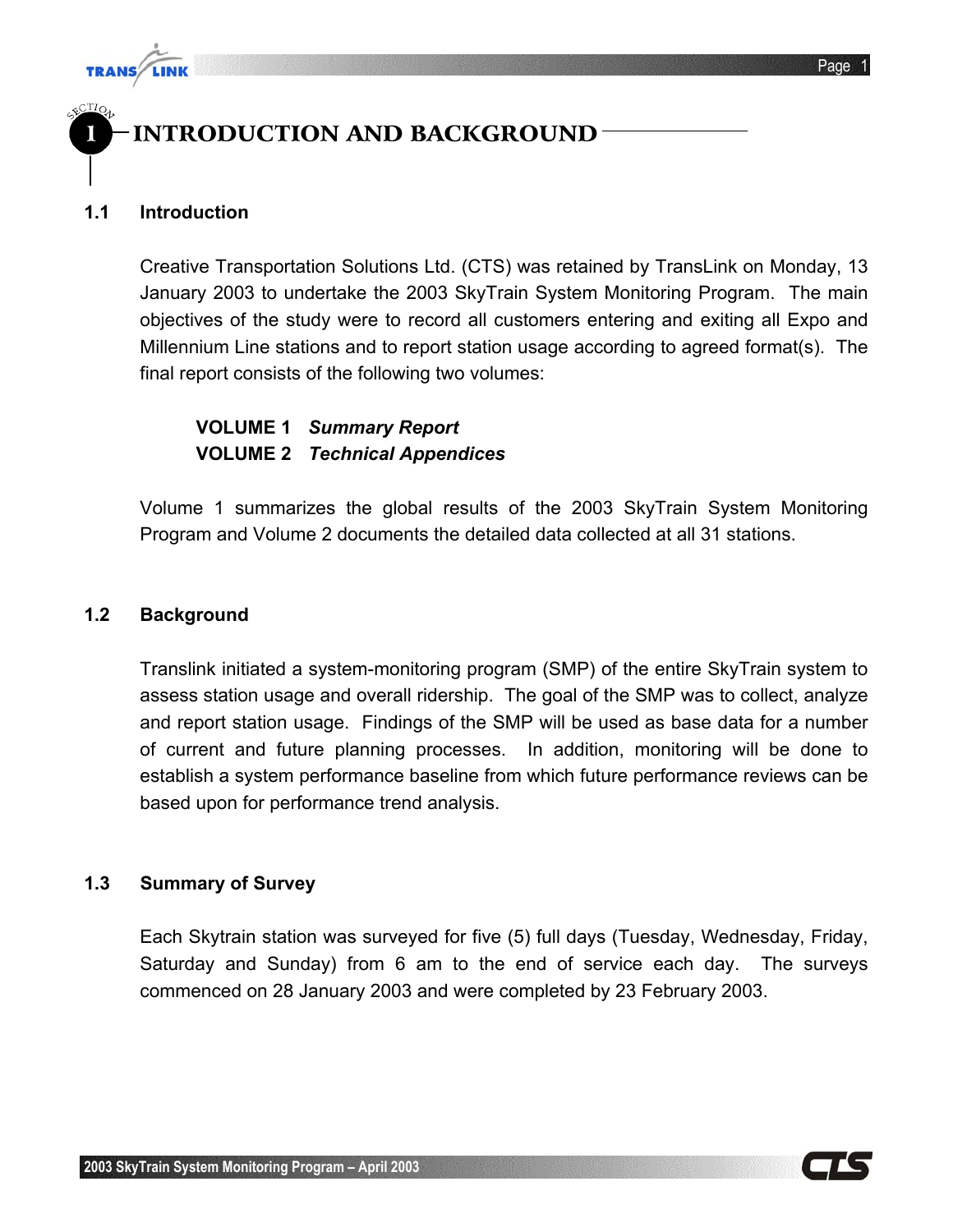

#### **1.4 Special Events**

During the survey period, the following major events impacted the ridership for the system:

- Tuesday, 28 January 2003 Vancouver Canucks Hockey game at General Motor Place
- Saturday, 1 February 2003 Motor Spectacular at BC Place (i.e. Monster Truck Rally)

Both of these events occurred in the evening.

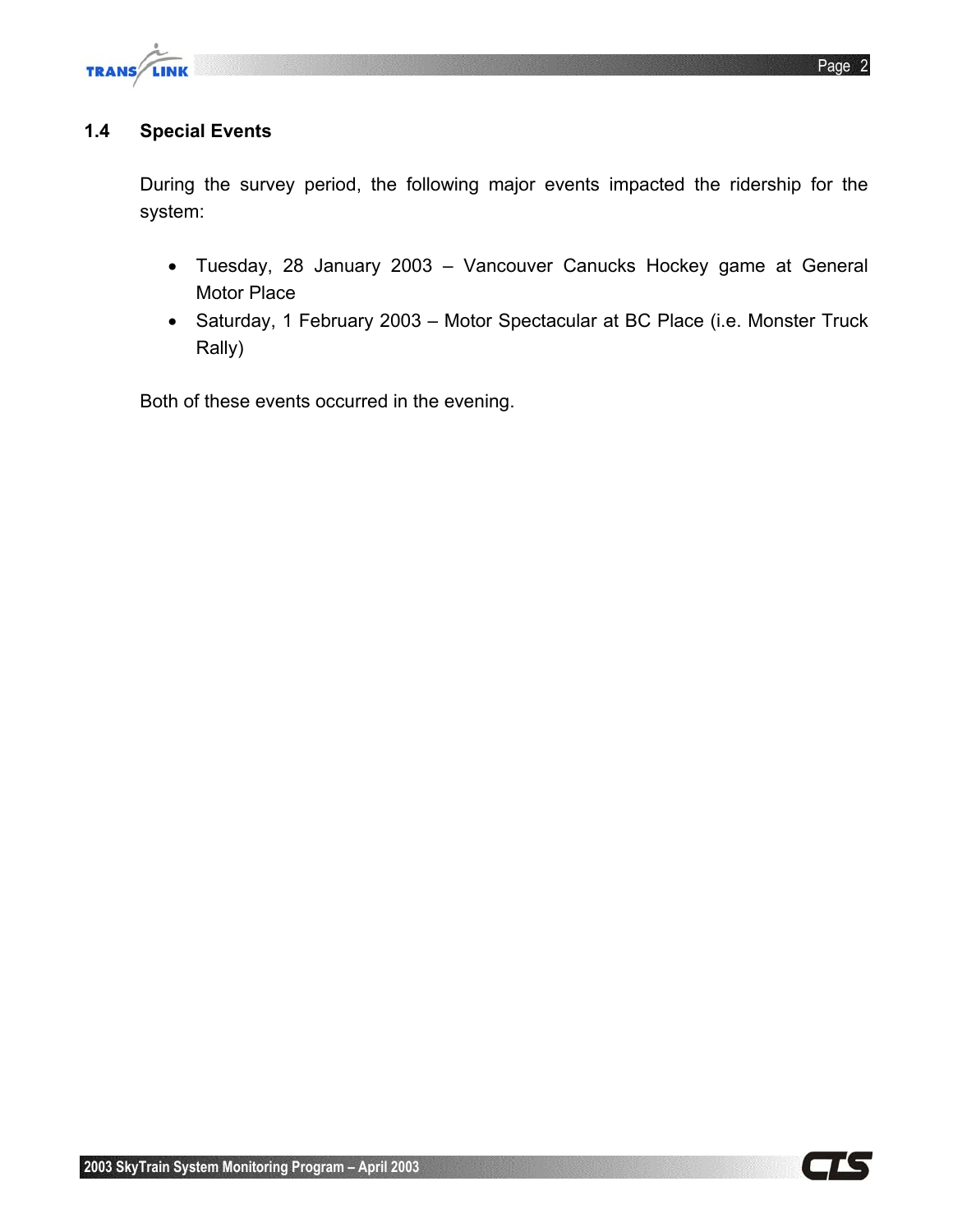



#### **2.1 Summary of System Ridership**

The observed system ridership by line by survey day is summarized in **TABLE 1**.

| <b>DAY</b>             | ALL DAY BOARDING (06:00 -<br>02:00) |                   |              |  |
|------------------------|-------------------------------------|-------------------|--------------|--|
|                        | <b>EXPO</b>                         | <b>MILLENNIUM</b> | <b>TOTAL</b> |  |
| Tuesday                | 172,301                             | 36,620            | 208,921      |  |
| Wednesday              | 161,471                             | 32,503            | 193,974      |  |
| Friday                 | 174,629                             | 37,444            | 212,073      |  |
| <b>WEEKDAY AVERAGE</b> | 169,467                             | 35,522            | 204,989      |  |
| Saturday               | 131,076                             | 25,856            | 156,932      |  |
| Sunday                 | 90,341                              | 18,363            | 108,704      |  |

#### **TABLE 1 SUMMARY OF DAILY BOARDING RIDERSHIP BY LINE**

#### **2.2 Summary of Daily Station Ridership**

**FIGURE 1** and **2** summarize the Weekday all-day average boardings by station. The station with the highest weekday all-day average volume was 20,262 (Broadway Station).

**FIGURE 3** to **6** summarize Saturday and Sunday all-day boardings by station. On Saturday and Sunday, the station with the highest average volume was 18,761 and 13,134 (Metrotown Station) respectively.

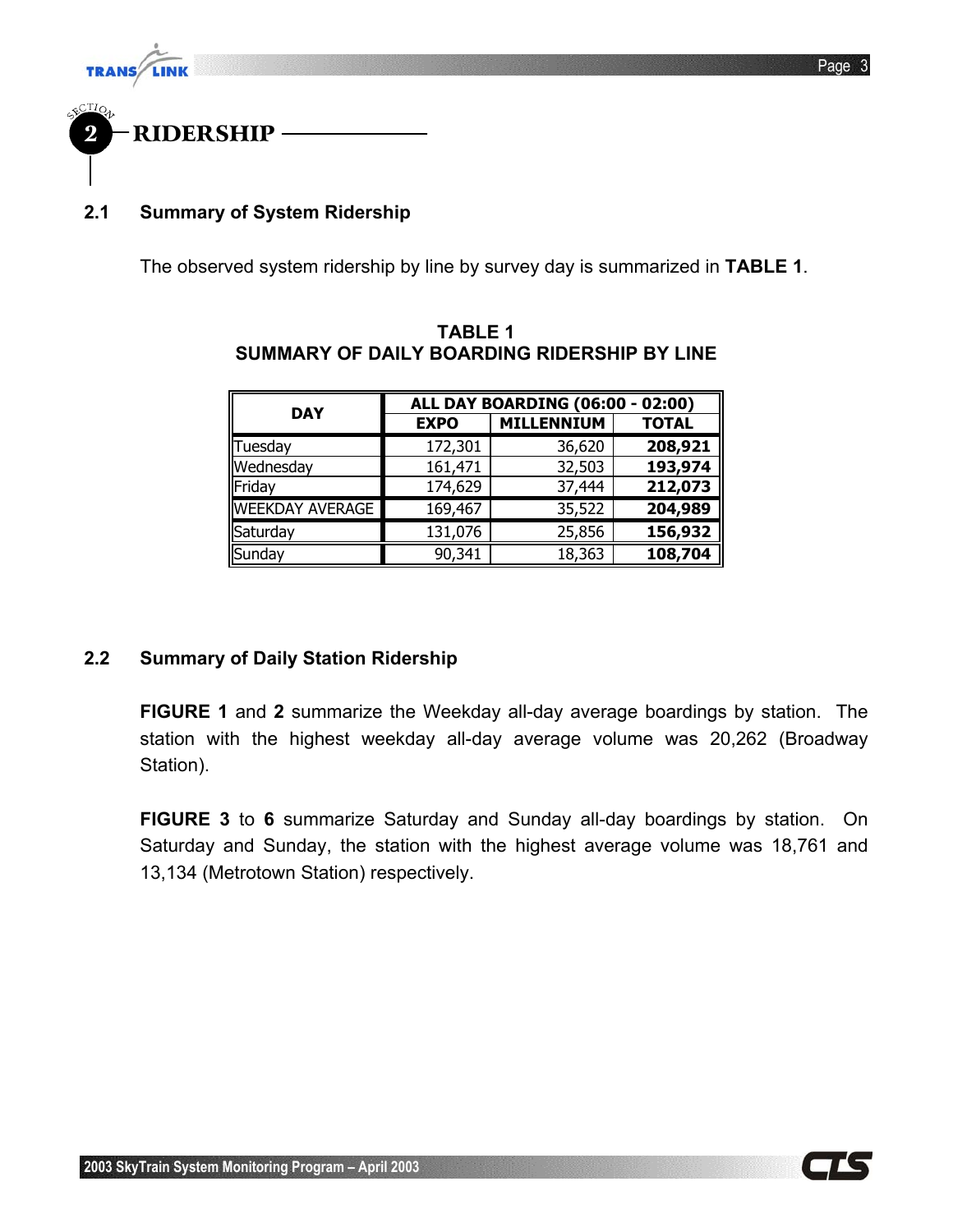





**FIGURE 1 AVERAGE WEEKDAY BOARDINGS BY SKYTRAIN STATION (06:00 – 26:00)** 

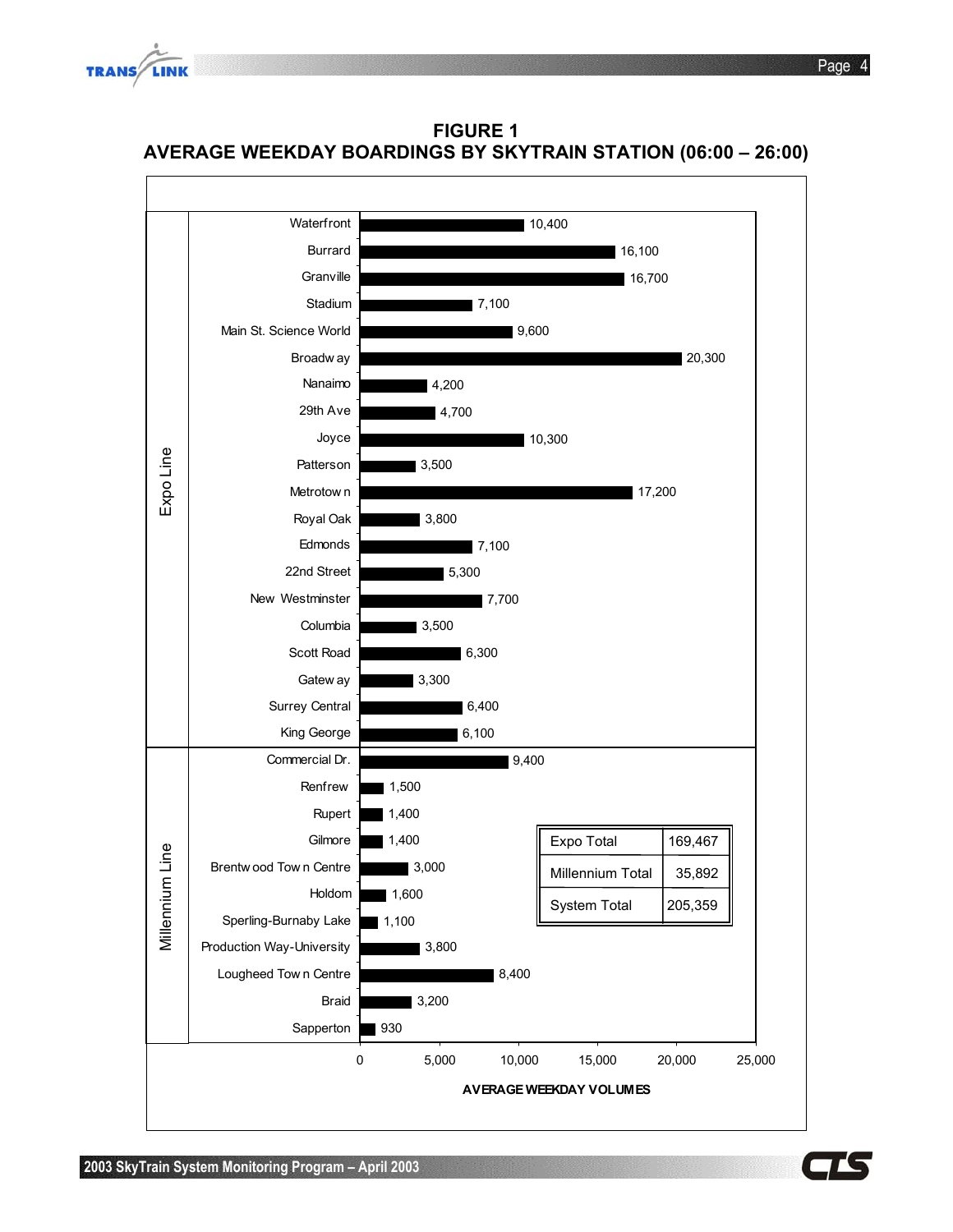



**FIGURE 2 AVERAGE WEEKDAY STATION BOARDINGS BY RANKING (06:00 – 26:00)** 

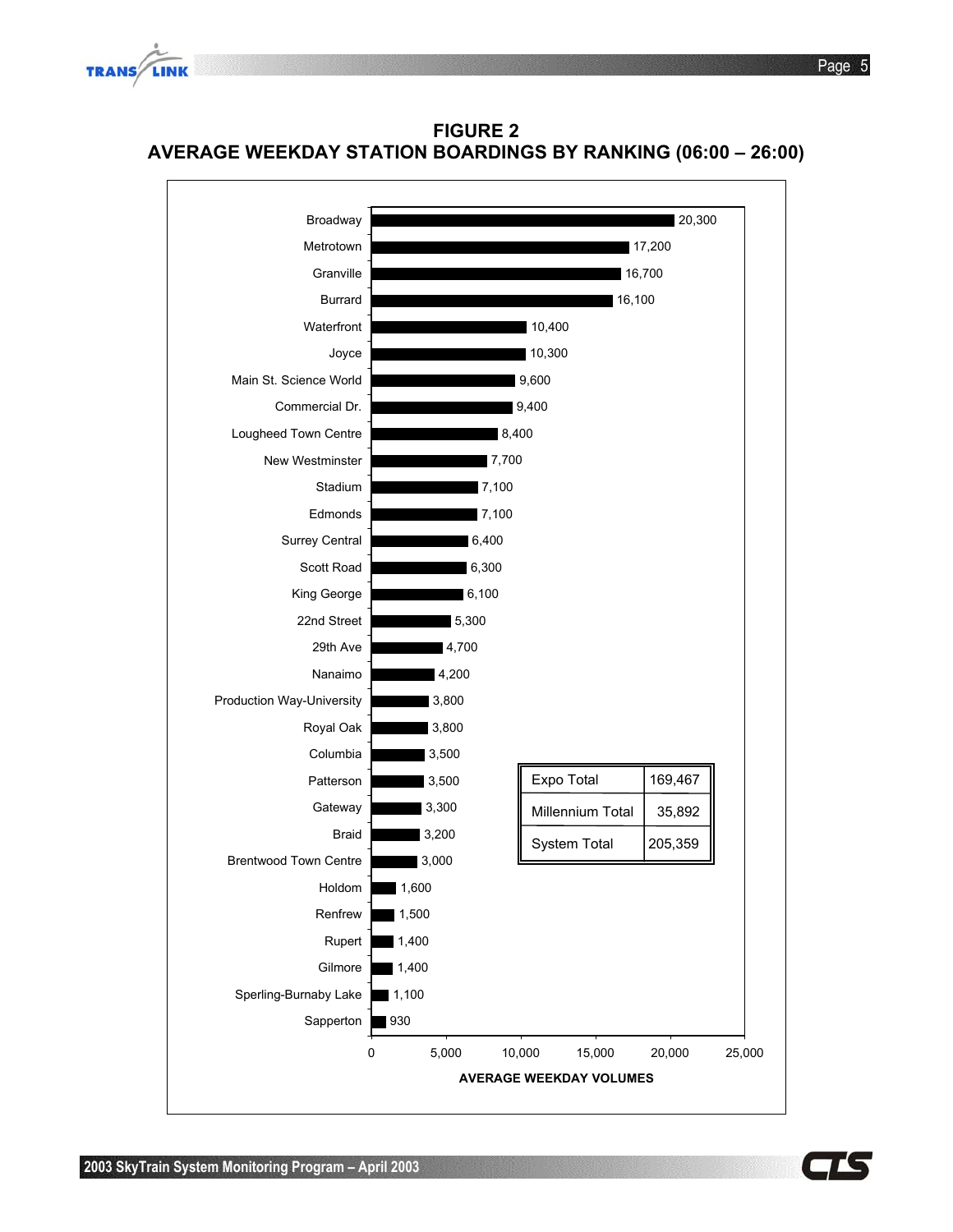



**FIGURE 3 SATURDAY BOARDINGS BY SKYTRAIN STATION (06:00 – 26:00)** 

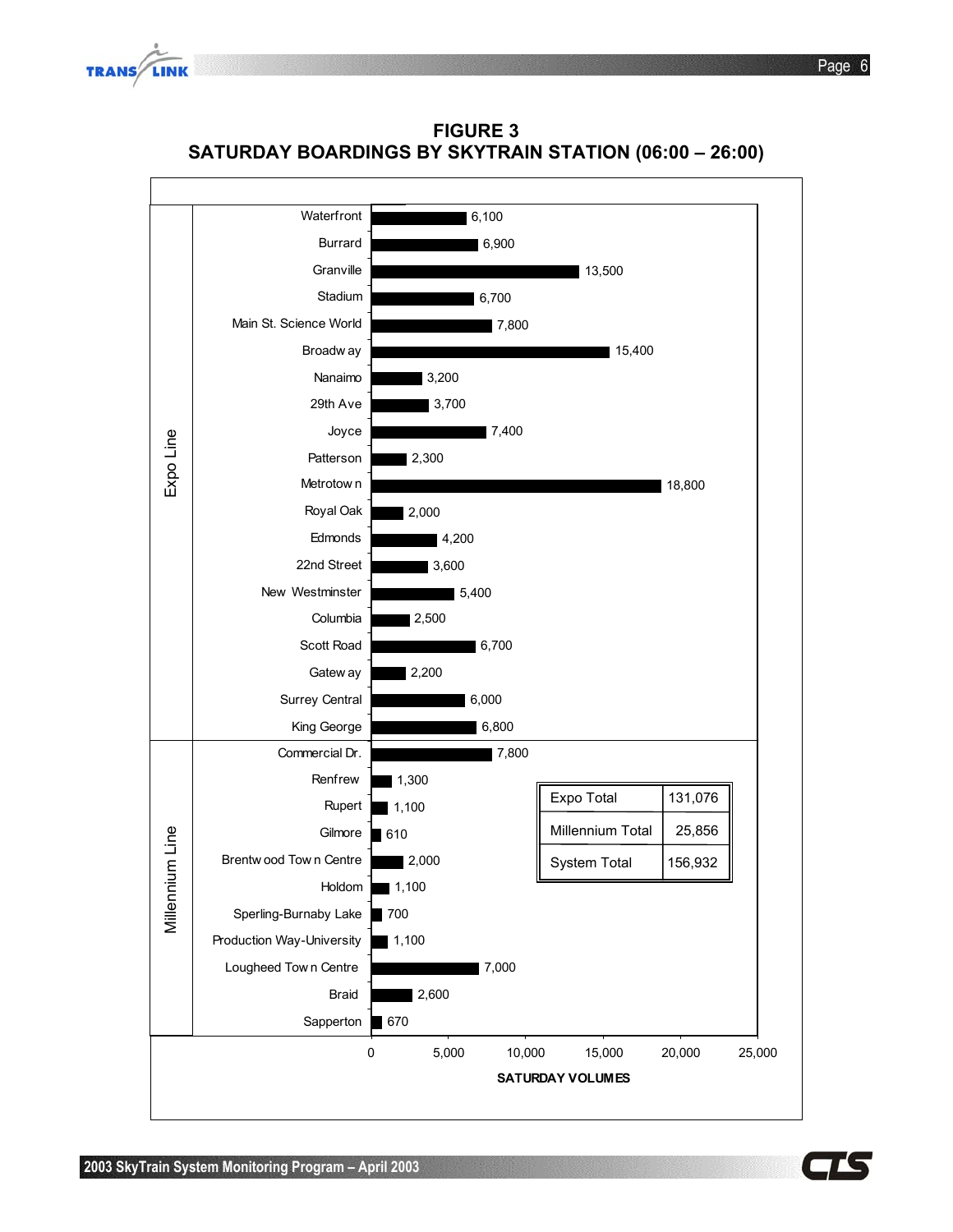

**FIGURE 4 SATURDAY STATION BOARDINGS BY RANKING (06:00 – 26:00)** 



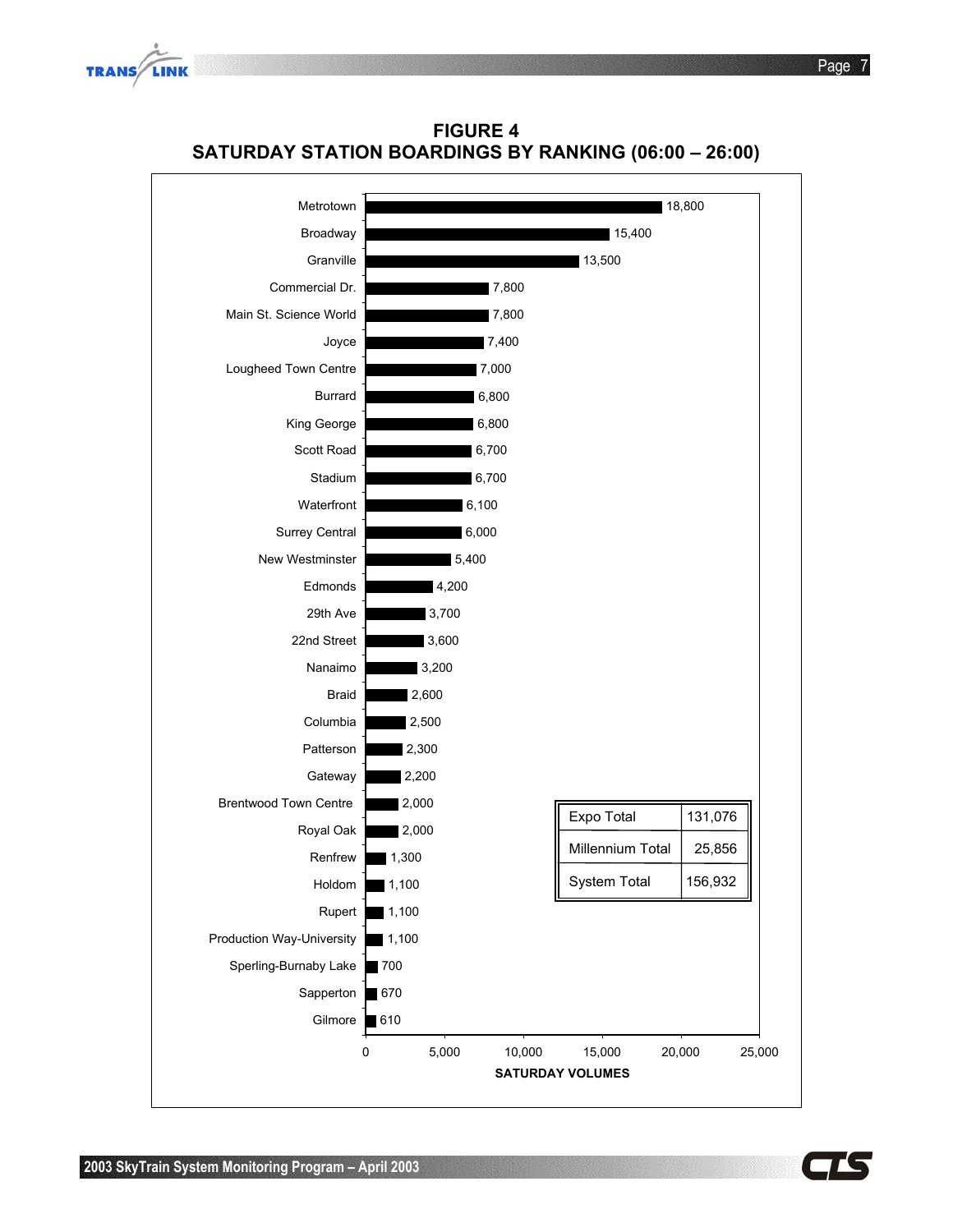



**FIGURE 5 SUNDAY BOARDINGS BY SKYTRAIN STATION (07:00 – 24:30)** 

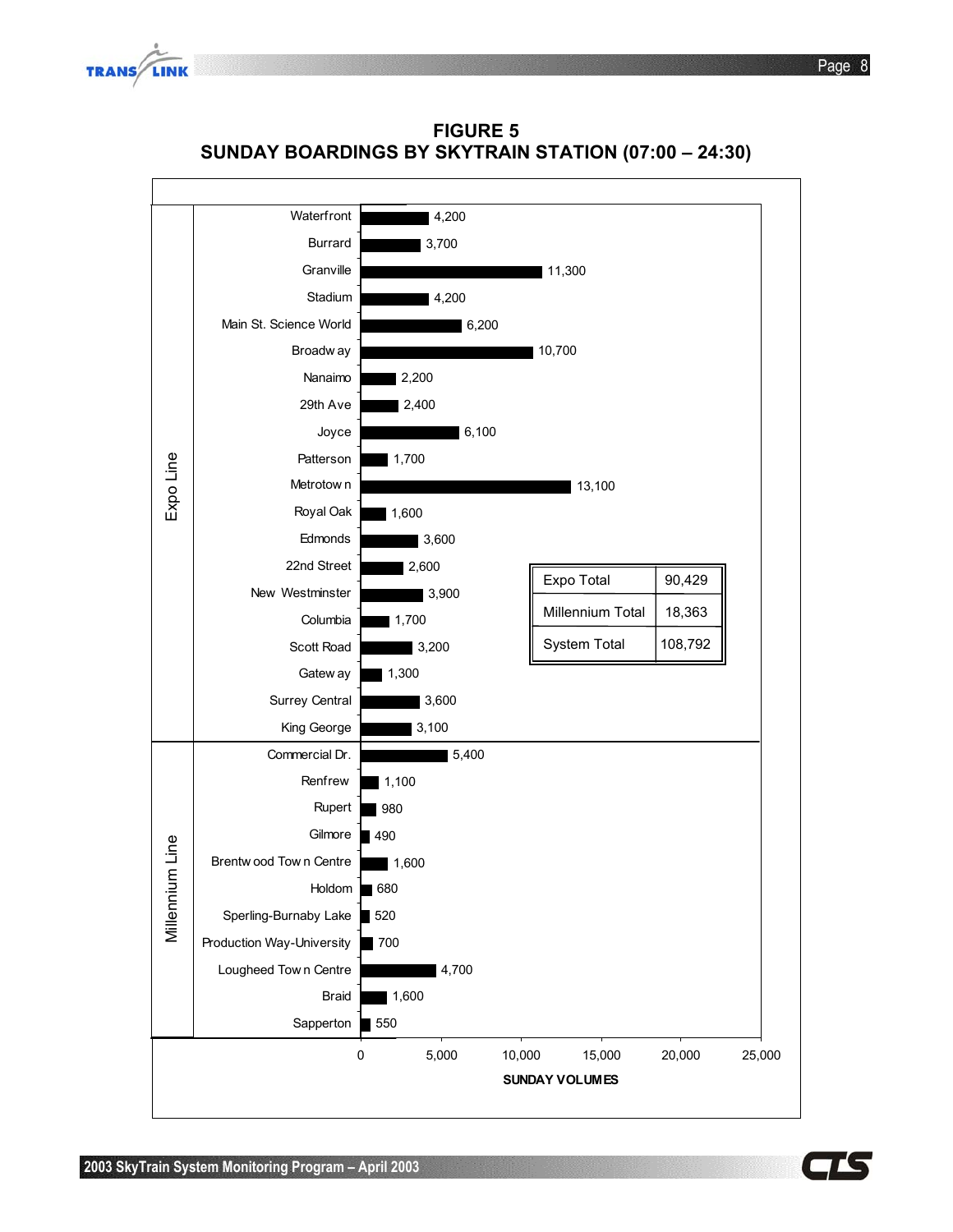



**FIGURE 6 SUNDAY STATION BOARDINGS BY RANKING (07:00 – 24:30)** 

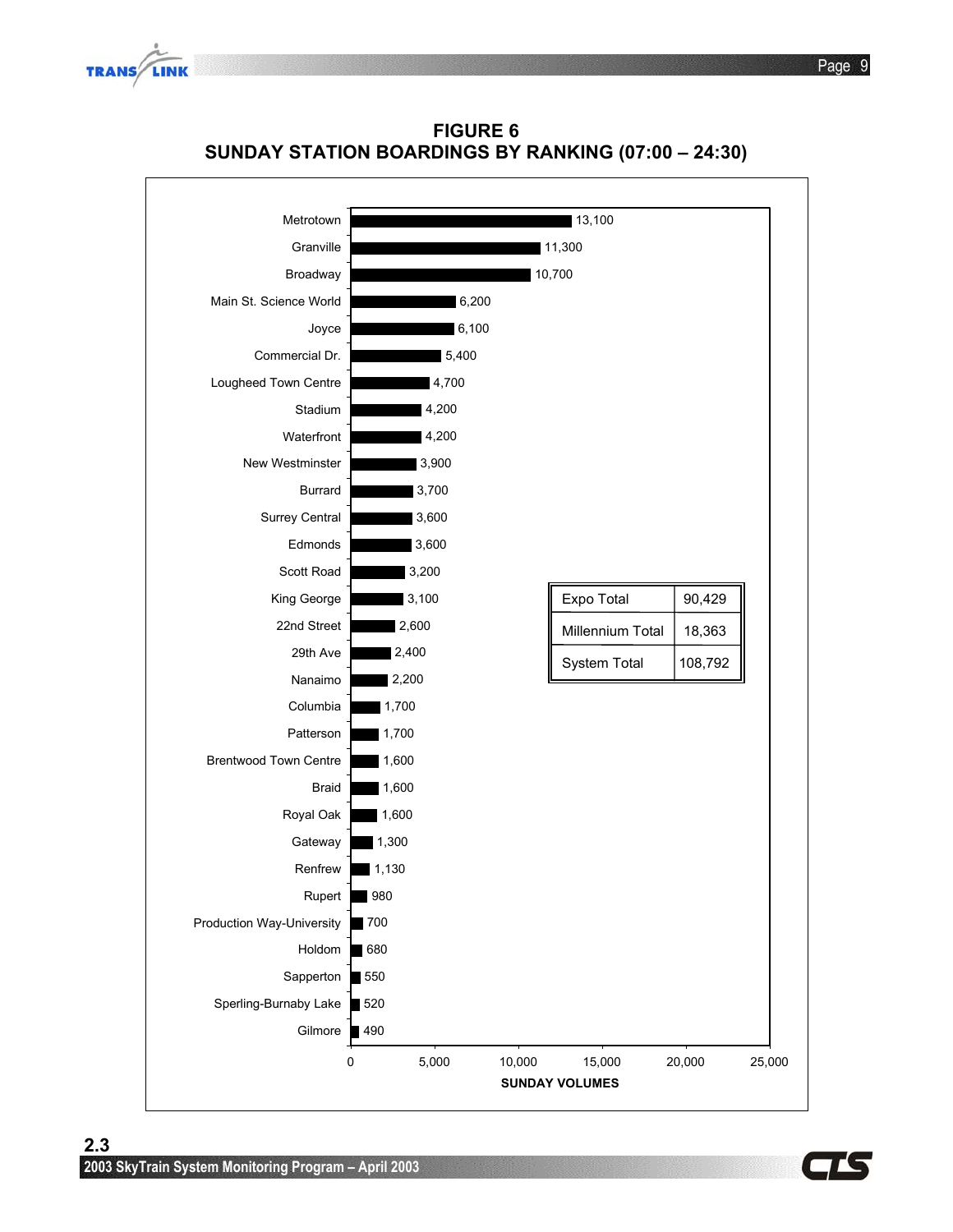

#### **Summary of System Boardings by Time of Day**

**FIGURE 7** summarizes the 5-days Skytrain system boardings by time of day.



**FIGURE 7 5-DAY SYSTEM BOARDINGS BY TIME OF DAY** 

#### **2.4 Summary of Peak Hour Ridership**

**FIGURE 8** and **9** summarize the weekday morning peak hour average boardings by station. The station with the highest weekday average volume was 2,216 (Broadway Station).

**FIGURE 10** to **11** summarize the weekday afternoon peak hour average boardings by station. The station with the highest weekday average volume was 3,673 (Burrard Station).

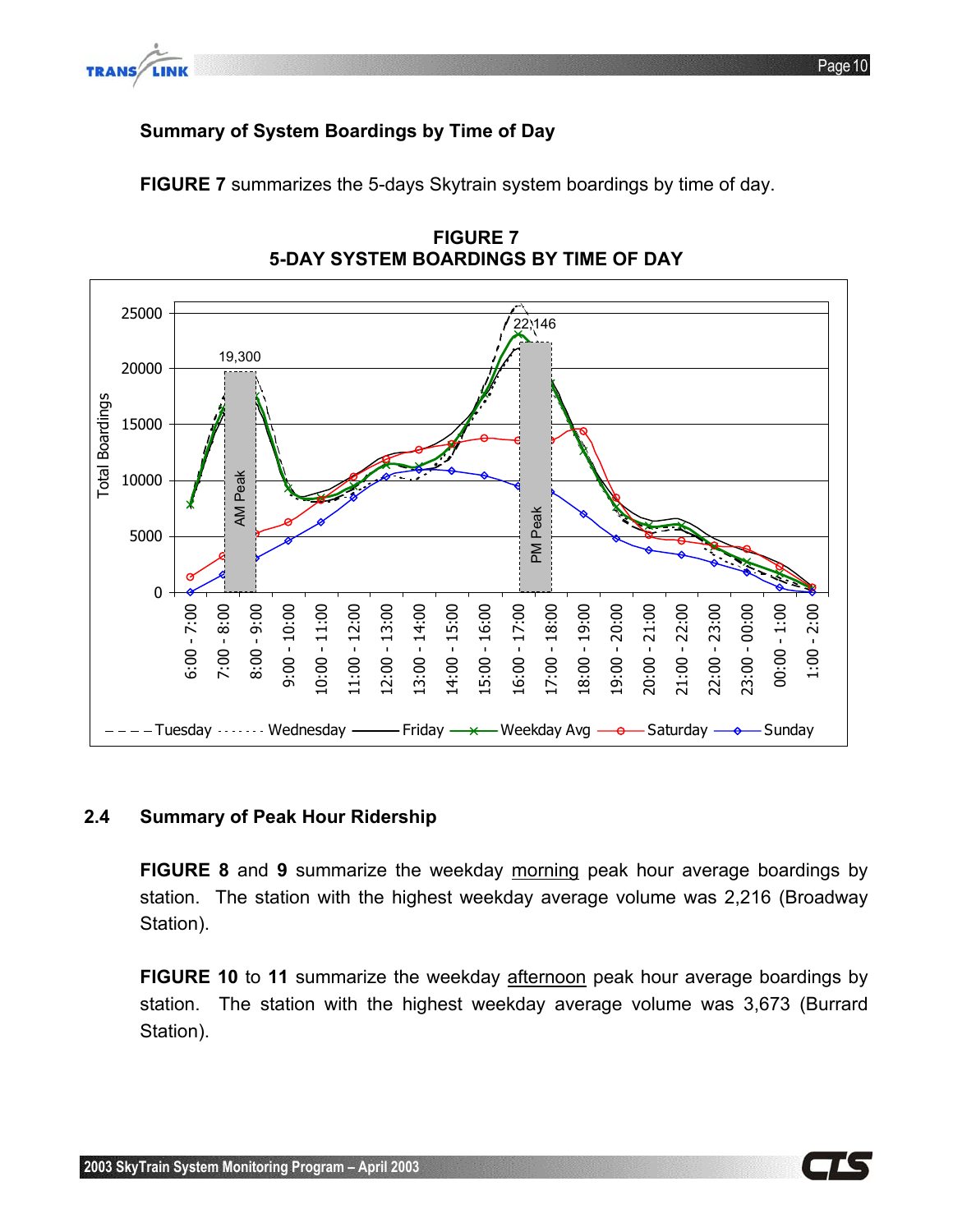



**FIGURE 8 AVERAGE BOARDINGS BY SKYTRAIN STATION** 

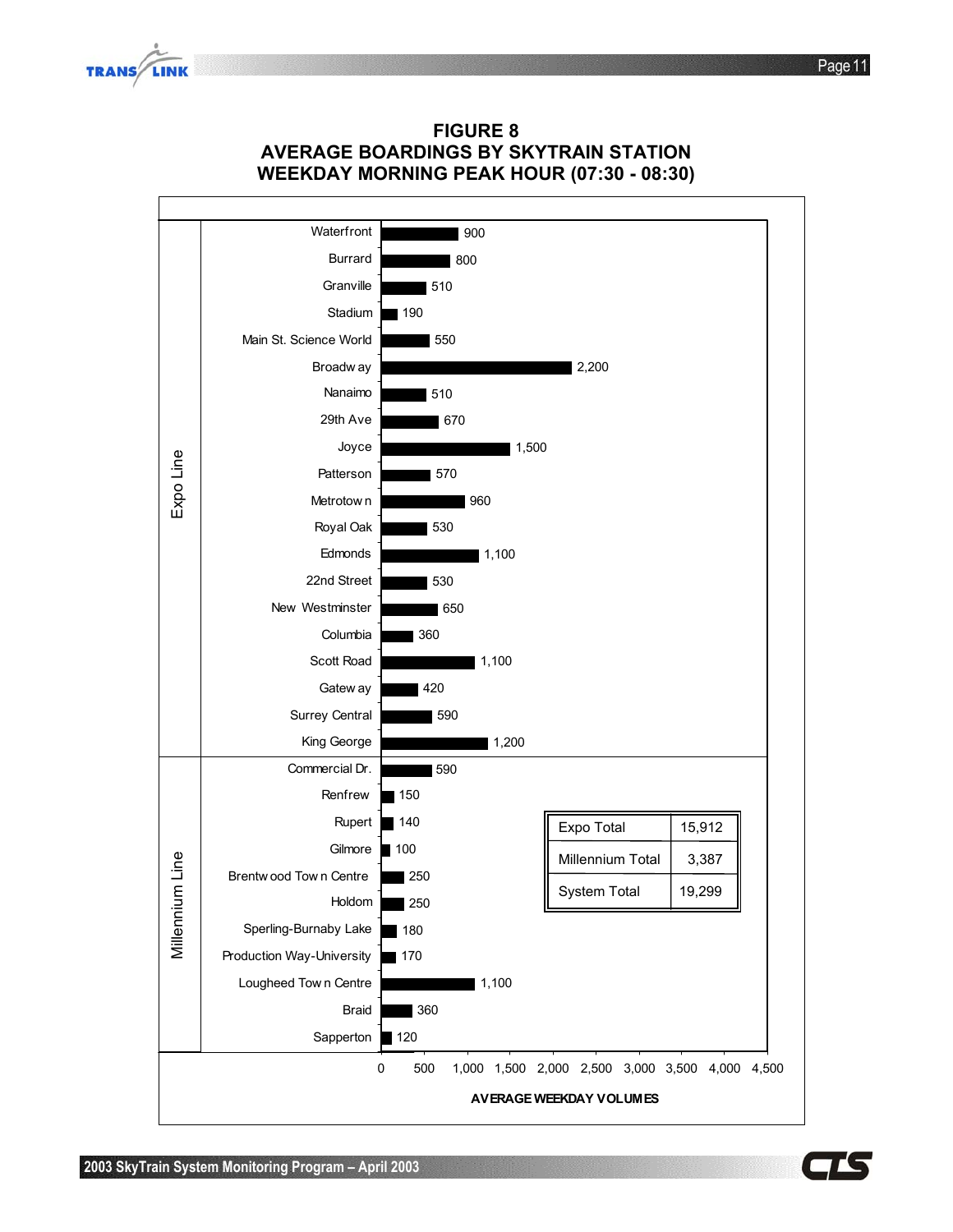





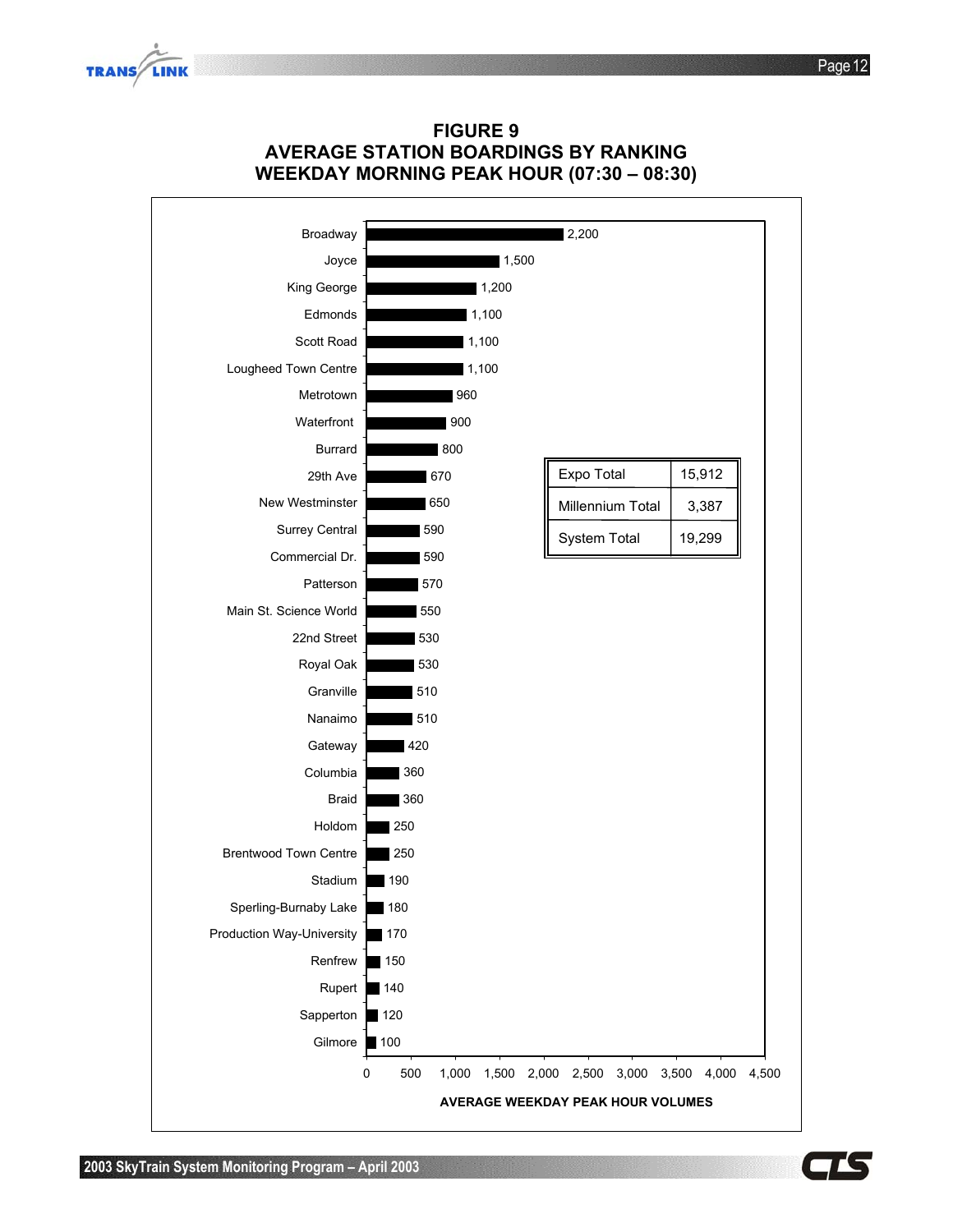





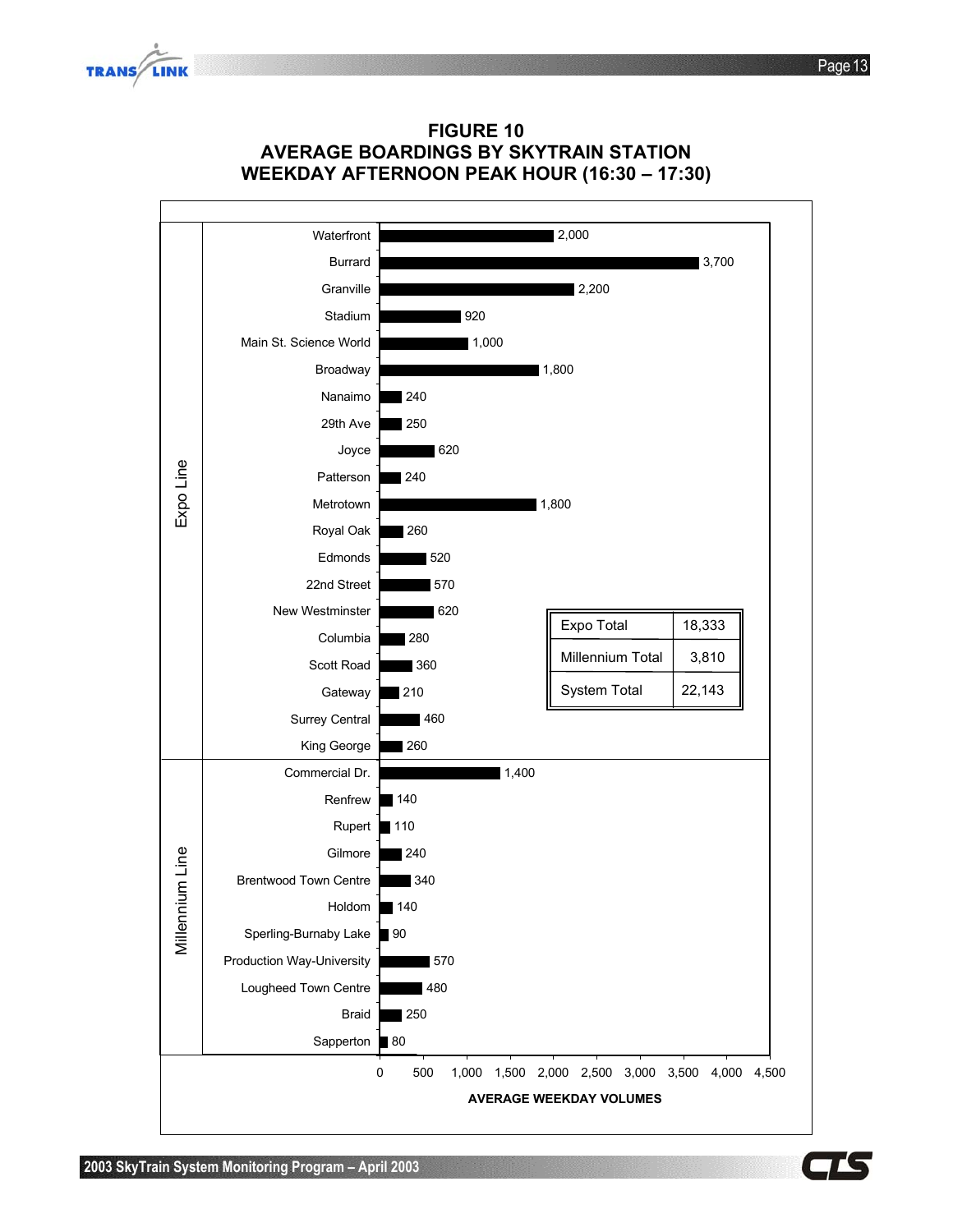